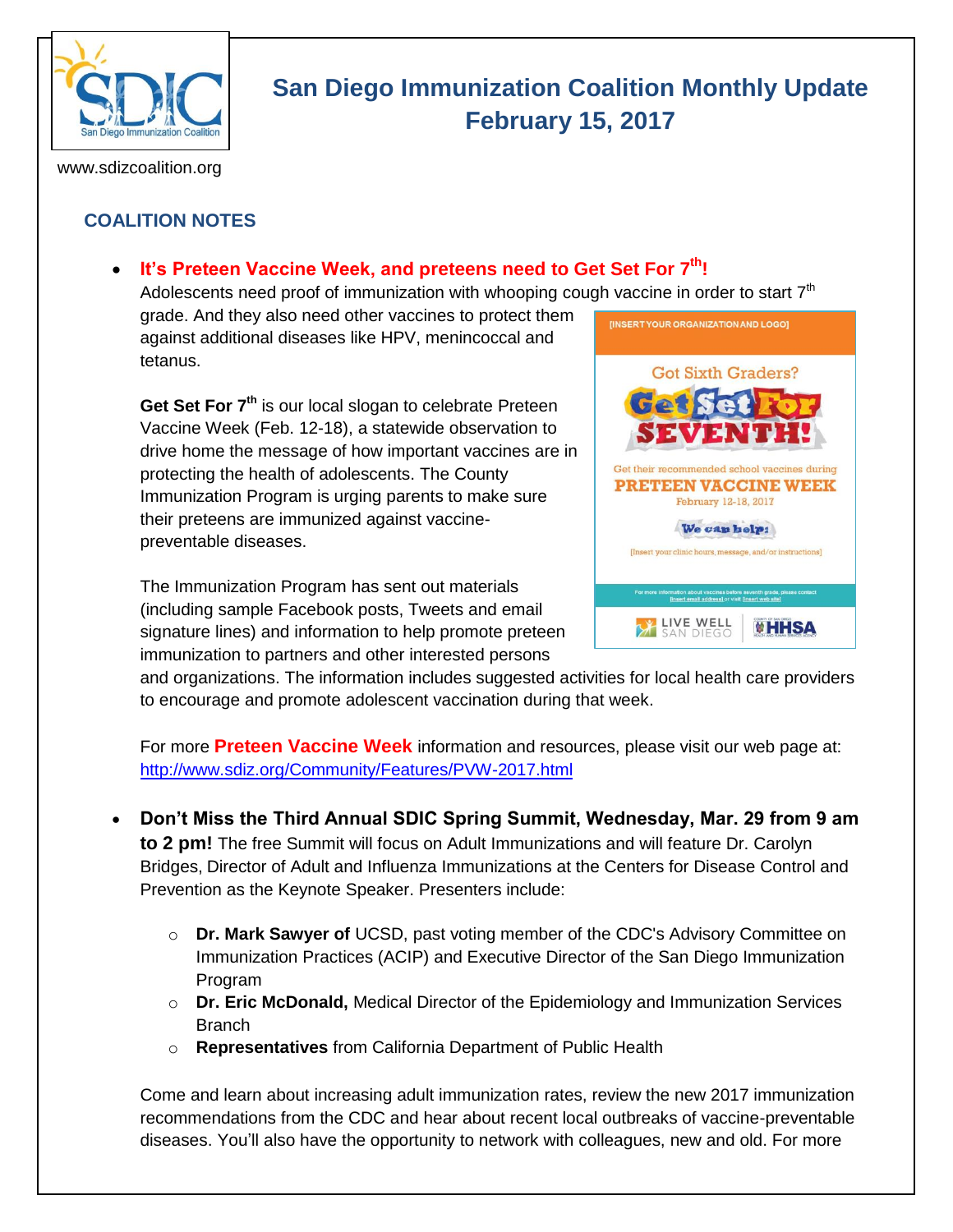information and to register, please visit: [https://www.eventbrite.com/e/sdic-2017-spring-summit](https://www.eventbrite.com/e/sdic-2017-spring-summit-registration-31837468726)[registration-31837468726.](https://www.eventbrite.com/e/sdic-2017-spring-summit-registration-31837468726) Space is limited, so don't wait; register by Feb. 24<sup>th</sup>. Please click on [this link for an informational flyer.](http://media.wix.com/ugd/6bcfec_8de0eed7c65144028fc1def228442abd.pdf)

Mark your calendars and see you there!

# **It's February. Flu cases and deaths have increased. It's still not too late to get a flu shot!**

Flu cases and deaths in the County have increased and if you haven't had a flu shot yet, there's still time to get one. [\(Click here to view and download the weekly Influenza Watch local flu](http://www.sandiegocounty.gov/content/dam/sdc/hhsa/programs/phs/documents/InfluenzaWatch.pdf)  [surveillance activity summary.](http://www.sandiegocounty.gov/content/dam/sdc/hhsa/programs/phs/documents/InfluenzaWatch.pdf))

There's plenty of time and opportunity left to be exposed to the flu. Flu season often peaks in January or February and lasts through Spring each year.

Never had the flu? Great! Help keep it that way with flu vaccine. Remember that anyone, no matter how healthy, can catch the flu, and get very sick—and miss work, school and time with family and friends. Some get sick enough to be hospitalized. Even those with a mild case of flu can still spread it to other people, like family, friends and co-workers. (People with flu are contagious even before they develop symptoms.)

Everyone 6 months of age and older should get this important protection.

The vaccine is available at doctors' offices, medical clinics, retail pharmacies, Community Clinics, Public Health Centers and other locations. Here are links to more flu information:

- $\circ$  For a list of some of the places where you can get flu vaccine please visit: County [Immunization Program web](http://www.sdiz.org/Community/Features/Flu-2016-2017-clinics.html) site's Flu Clinics page.
- $\circ$  For general information about the flu, flu vaccine and flu season, visit our Influenza [Season 2016-17 web page.](http://www.sdiz.org/Community/Features/Flu-2016-17.html)

#### **This can't be repeated often enough: Get flu vaccine!**

**Flu Shot Myths Can be Hazardous to Your Health**

Flu shot myths may keep some people from getting protected. Don't let these myths make you more vulnerable to the flu. Check out our [Flu Shot Myths Page](https://insight.livestories.com/s/debunking-common-flu-vaccine-myths/561fdc42a750b378cac5af6a/) for more information.

#### **Tips to Protect Your Health in 2017**

Want to learn more about how you can help avoid getting sick with the flu, colds and other respiratory diseases (and not spread illness to others)? Read on:

- o Cover your coughs and sneezes. Use a tissue or your arm.
- o Wash your hands often, with plenty of soap and warm water.
- o Stay away from sick people whenever possible.
- $\circ$  Stay home when you're sick.
- o Get enough rest, exercise regularly and eat a healthy diet.



By the way, you can help protect your health all year, not just during flu season, with these tips.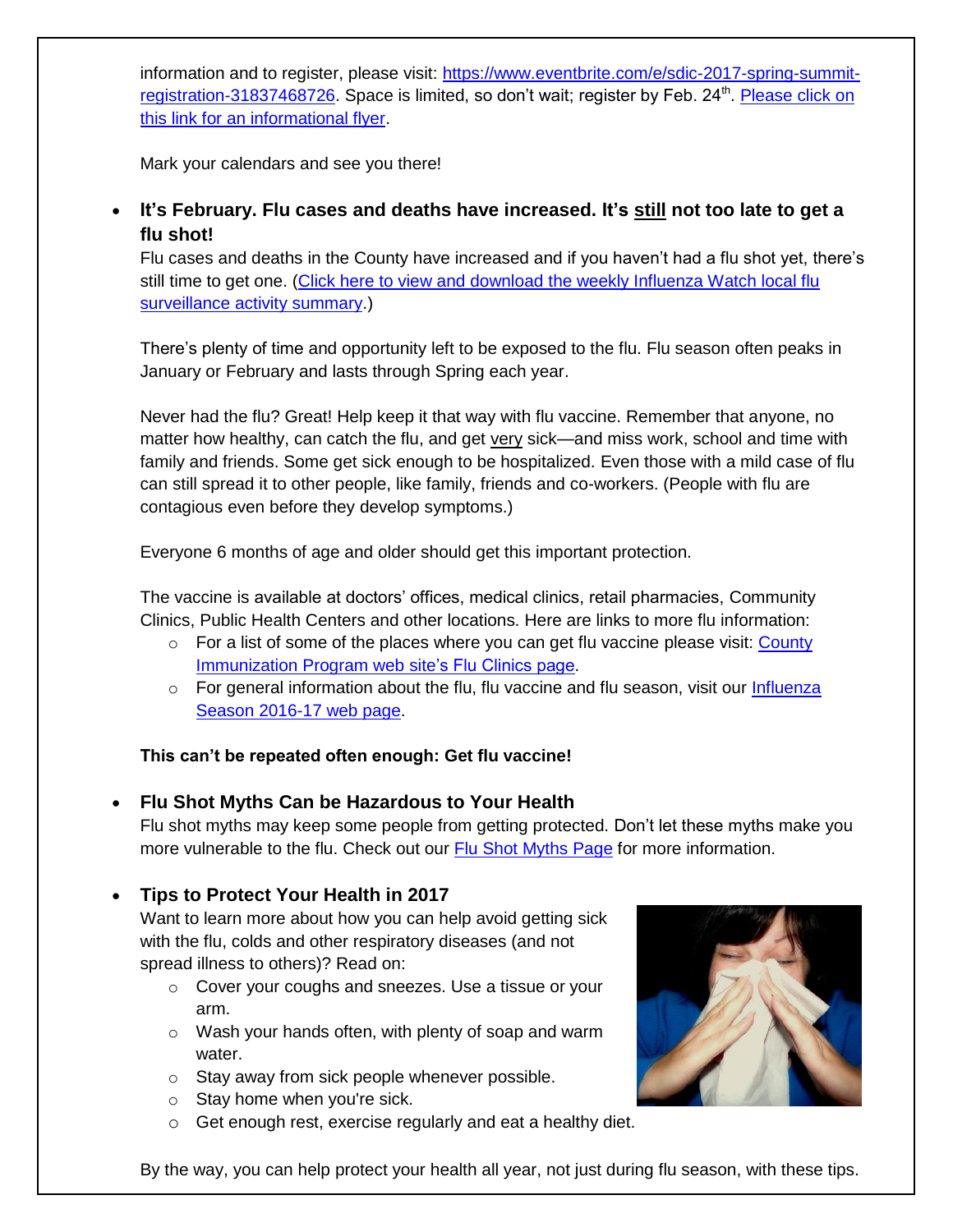## **HEALTH CARE PROVIDER NEWS**

#### **Staff Training Opportunity: Upcoming Immunization Skills Institutes**

Patients and parents expect the person on the other end of the needle to be competent and caring. This innovative and practical course will train medical assistants on safe, effective, caring immunization techniques. Topics of this training include: Best Immunization Practices, Patient Comfort and Education, Immunization Documentation, and much more. For more information and to register, please visit: [https://www.eventbrite.com/e/ sdip-immunization-skills](https://www.eventbrite.com/e/%20sdip-immunization-skills-institute-feb-and-may-2017-tickets-31171440618)[institute-feb-and-may-2017-tickets-31171440618.](https://www.eventbrite.com/e/%20sdip-immunization-skills-institute-feb-and-may-2017-tickets-31171440618) And [click here for an informational flyer.](http://media.wix.com/ugd/6bcfec_45a3c776dc664a3b8b31a3322f74e127.pdf)

 **"New ACIP Adult Immunization Schedule recommends major changes to flu, HPV and meningococcal vaccines"**

From the Medical Xpress onine site: "The Advisory Committee on Immunization Practices (ACIP) released its 2017 Recommended Immunization Schedule for adults with major changes to the influenza, human papillomavirus (HPV), and meningococcal (MenB) vaccines. This year's schedule includes a colorful cover page with references, resources, approved acronyms, and instructions for specific patient populations. The schedule is published in Annals of Internal Medicine." [Read more here.](https://medicalxpress.com/news/2017-02-acip-adult-immunization-major-flu.html#jCp)

#### **RESEARCH NEWS**

 **Report: "Too few U.S. teens getting flu and cancer vaccines**

According to a story from the Reuters news agency, "Less than half of U.S. adolescents get vaccinated to protect against seasonal influenza, and even fewer teens receive shots to help prevent cancers of the cervix and throat, new research suggests. 'Immunization rates for teenagers are lower than for younger children who see the doctor more often,' said Dr. Henry Bernstein



of Hofstra Northwell School of Medicine in Hempstead, New York. 'Teenagers and their families need to recognize that they should get a physical every year and they should talk about vaccines at every visit,' Bernstein, lead author of two clinical reports on vaccinations published in Pediatrics." [Read the entire story.](http://www.reuters.com/article/us-health-adolescents-vaccines-idUSKBN15M25P)

#### **COUNTY PHC IMMUNIZATION CLINICS: ELIGIBILITY**

 **Eligibility for Immunizations at County Public Health Centers; Important Information** 

The following individuals are eligible to receive immunizations at County Public Health Centers:

- Children and adults who do not have health insurance (adults—only certain vaccines available).
- Adults whose health insurance does not include vaccines (only certain vaccines available).